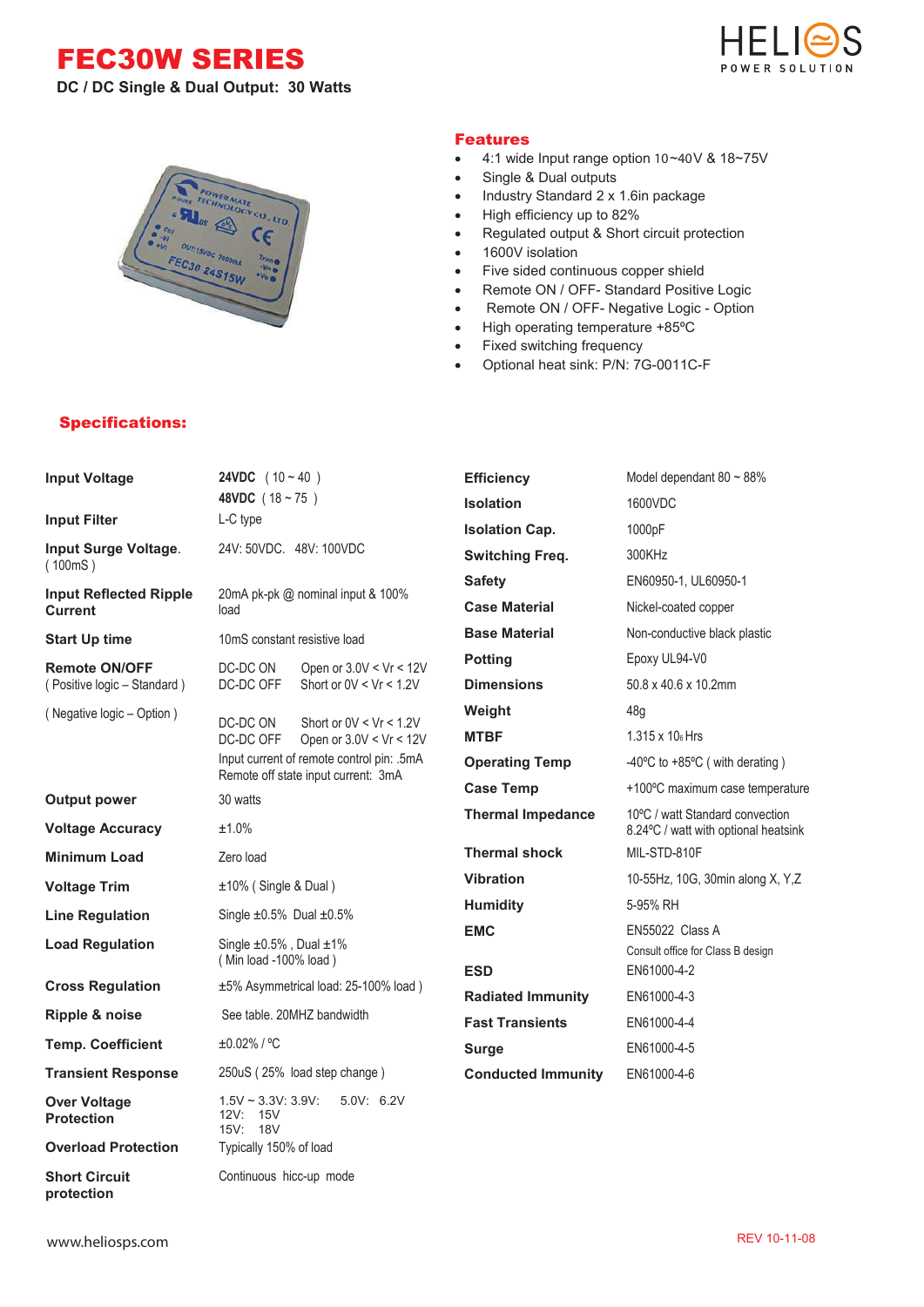# FEC30W SERIES

### **DC / DC Single & Dual Output: 30 Watts**



| <b>Model</b>         | <b>Input</b> | <b>Output</b> | <b>Output Current</b> |                  | <b>Output</b>             | <b>Input Current</b> |                  | Eff    | <b>Capacitor</b> |
|----------------------|--------------|---------------|-----------------------|------------------|---------------------------|----------------------|------------------|--------|------------------|
|                      | v            | v             | Min. load             | <b>Full load</b> | <b>Ripple &amp; Noise</b> | <b>No load</b>       | <b>Full load</b> | $(\%)$ | Load max         |
| <b>FEC30-24S1P5W</b> | $10 - 40 V$  | 1.5V          | 0 <sub>m</sub> A      | 8000mA           | 60mVp-p                   | 35 <sub>m</sub> A    | 658mA            | 80     | 65000uF          |
| FEC30-24S1P8W        | $10 - 40 V$  | 1.8V          | 0 <sub>m</sub> A      | 8000mA           | 60mVp-p                   | 35 <sub>m</sub> A    | 759mA            | 83     | 65000uF          |
| FEC30-24S2P5W        | $10 - 40 V$  | 2.5V          | 0 <sub>m</sub> A      | 8000mA           | 60mVp-p                   | 40 <sub>m</sub> A    | 1029mA           | 85     | 33000uF          |
| FEC30-24S3P3W        | $10 - 40$ V  | 3.3V          | 0 <sub>m</sub> A      | 6000mA           | 60mVp-p                   | 50 <sub>m</sub> A    | 994mA            | 87     | 19500uF          |
| FEC30-24S05W         | $10 - 40 V$  | 5V            | 0 <sub>m</sub> A      | 6000mA           | 75mVp-p                   | 65 <sub>m</sub> A    | 1506mA           | 87     | 10200uF          |
| FEC30-24S12W         | $10 - 40 V$  | 12V           | 0 <sub>m</sub> A      | 2500mA           | 100mVp-p                  | 65 <sub>m</sub> A    | 1506mA           | 87     | 3300uF           |
| FEC30-24S15W         | $10 - 40 V$  | 15 V          | 0 <sub>m</sub> A      | 2000mA           | 100mVp-p                  | 70 <sub>m</sub> A    | 1488mA           | 88     | 1100uF           |
| FEC30-24D12W         | $10 - 40$ V  | ±12V          | 0 <sub>m</sub> A      | ±1250mA          | 100mVp-p                  | 30 <sub>m</sub> A    | 1563mA           | 84     | ±1000uF          |
| FEC30-24D15W         | $10 - 40 V$  | ±15V          | 0 <sub>m</sub> A      | ±1000mA          | $100mVp-p$                | 35 <sub>m</sub> A    | 1543mA           | 85     | ±680uF           |
| FEC30-48S1P5W        | $18 - 75V$   | 1.5V          | 0 <sub>m</sub> A      | 8000mA           | 60mVp-p                   | 20 <sub>m</sub> A    | 329mA            | 80     | 65000uF          |
| FEC30-48S1P8W        | $18 - 75V$   | 1.8V          | 0 <sub>m</sub> A      | 8000mA           | 60mVp-p                   | 20 <sub>m</sub> A    | 380mA            | 83     | 65000uF          |
| FEC30-48S2P5W        | $18 - 75$ V  | 2.5V          | 0 <sub>m</sub> A      | 8000mA           | 60mVp-p                   | 25mA                 | 508mA            | 86     | 33000uF          |
| FEC30-48S3P3W        | $18 - 75V$   | 3.3V          | 0 <sub>m</sub> A      | 6000mA           | 60mVp-p                   | 30 <sub>m</sub> A    | 497mA            | 87     | 19500uF          |
| FEC30-48S05W         | $18 - 75V$   | 5 V           | 0 <sub>m</sub> A      | 6000mA           | 75mVp-p                   | 30 <sub>m</sub> A    | 744mA            | 88     | 10200uF          |
| FEC30-48S12W         | $18 - 75V$   | 12V           | 0 <sub>m</sub> A      | 2500mA           | 100mVp-p                  | 35 <sub>m</sub> A    | 753mA            | 87     | 3300uF           |
| FEC30-48S15W         | $18 - 75V$   | 15 V          | 0 <sub>m</sub> A      | 2000mA           | 100mVp-p                  | 45 <sub>m</sub> A    | 744mA            | 88     | 1100uF           |
| FEC30-48D12W         | $18 - 75$ V  | ±12V          | 0 <sub>m</sub> A      | ±1250mA          | $100mVp-p$                | 25mA                 | 772mA            | 85     | ±1000uF          |
| FEC30-48D15W         | $18 - 75$ V  | ±15V          | 0 <sub>m</sub> A      | ±1000mA          | $100mVp-p$                | 25mA                 | 762mA            | 86     | ±680uF           |

Notes:<br>1. M 1. MTBF as per BELLCORE TR-NWT-000332. Case 1: 50% Stress, Temperature at 40°C. (Ground fixed and controlled environment).<br>2. Typical values at nominal input voltage and full resistive load.

- Typical values at nominal input voltage and full resistive load.
- 3. Test by minimum Vin and constant resistive load.
- 4. The ON/OFF control pin voltage is referenced to -Vin.
- To order negative logic ON-OFF control add the suffix**-N** (eg: FEC30-24S05W-N).
- 5. Heat sink is optional and P/N: 7G-0011C-F
- 6. The FEC30W series can meet EN55022 Class A with parallel an external capacitor to the input pins. Recommend: 24Vin : 6.8μF/50V 1812 MLCC , 48Vin : 2.2μF/100V\*2 PCS 1812 MLCC.
- 7. An external filter capacitor is required if the module has to meet EN61000-4-5. Filter capacitor recommended: Nippon chemi-con KY series, 220μF/100V, ESR 48mΩ.